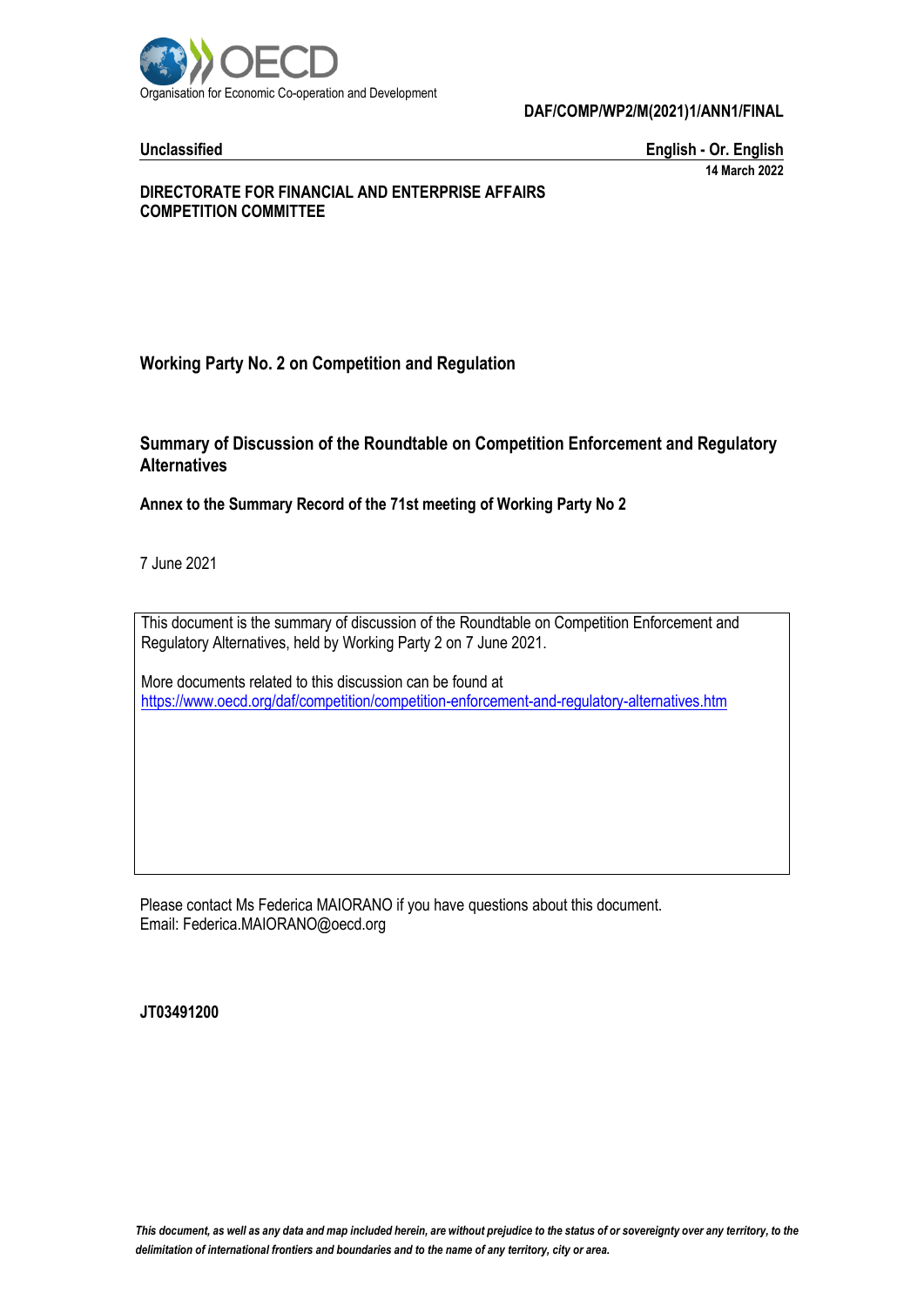*Summary of Discussion of the Roundtable on Competition Enforcement and Regulatory Alternatives* 

### **1. Introduction**

The OECD Competition Committee's Working Party 2 explored how competition enforcement interacts with possible regulatory alternatives in its Roundtable on Competition Enforcement and Regulatory Alternatives, hosted on 7 June 2021.

The **Chair** explained that the roundtable was originally intended to discuss the so-called 'plus factor', i.e. what must be proven in addition to a violation of a regulation to conclude that this violation also amounts to an infringement of antitrust rules. Most of the country contributions however discussed the relationship between regulatory authorities and antitrust enforcers, investigating the circumstances when a firm subject to some sort of regulation is also liable to an antitrust scrutiny. This aspect of the discussion was taken up for discussion in the second section of the roundtable. The third part of the roundtable covered the need of regulatory intervention in circumstances where antitrust enforcement is considered insufficient. The Chair highlighted this discussion to be of high relevance in ongoing debates, given that many jurisdictions have developed proposals to introduce some sort of regulation for disciplining the behavior of large digital platforms.

The Chair noted that the topic attracted 19 contributions (Australia, Belgium, Canada, Colombia, Greece, Hungary, Lithuania, Mexico, Norway, Spain, United Kingdom, United States, EU, Brazil, India, Russian Federation, South Africa, Chinese Taipei and BIAC). He then introduced the experts and thanked them for their recorded interventions, which were posted on the roundtable webpage in advance: Professor **Niamh Dunne** from the London School of Economics in the UK, Professor **Giorgio Monti** from Tilburg University in the Netherlands and Professor **Howard Shelanski** from Georgetown University in the US.

### **2. The Plus Factor**

The Chair then gave the floor to **Germany** on the *Bundeskartellamt's* Facebook case. The key reasoning behind the Facebook case was that data is a key element for digital platforms to become dominant. Given this, competition authorities need to consider how data is collected and processed. This assessment requires an evaluation parameter, which can be borrowed from a number of sources – among which are existing regulations, such as the General Data Protection Regulation (GDPR). The 2019 decision found that Facebook was not complying with the GDPR and, as a dominant company, compelled its users to consent to the limitless use of their personal data as a condition to use Facebook's social platform. If users do not agree to share their data, they do not have the choice of an alternative application to use. The decision is now pending before the appeal courts in Germany, which have sent a preliminary reference to the European Court of Justice (ECJ). Dominance has been established at all levels. The main questions before the ECJ concern the interpretation of the GDPR and its impact on the case. Germany welcomes the judicial review of questions regarding the interaction of data protection and competition law. Judicial clarification is welcome, particularly in light of regulatory initiatives such as the new sections of the German Competition Act (regarding gatekeeper power) and the proposed European Digital Market Act.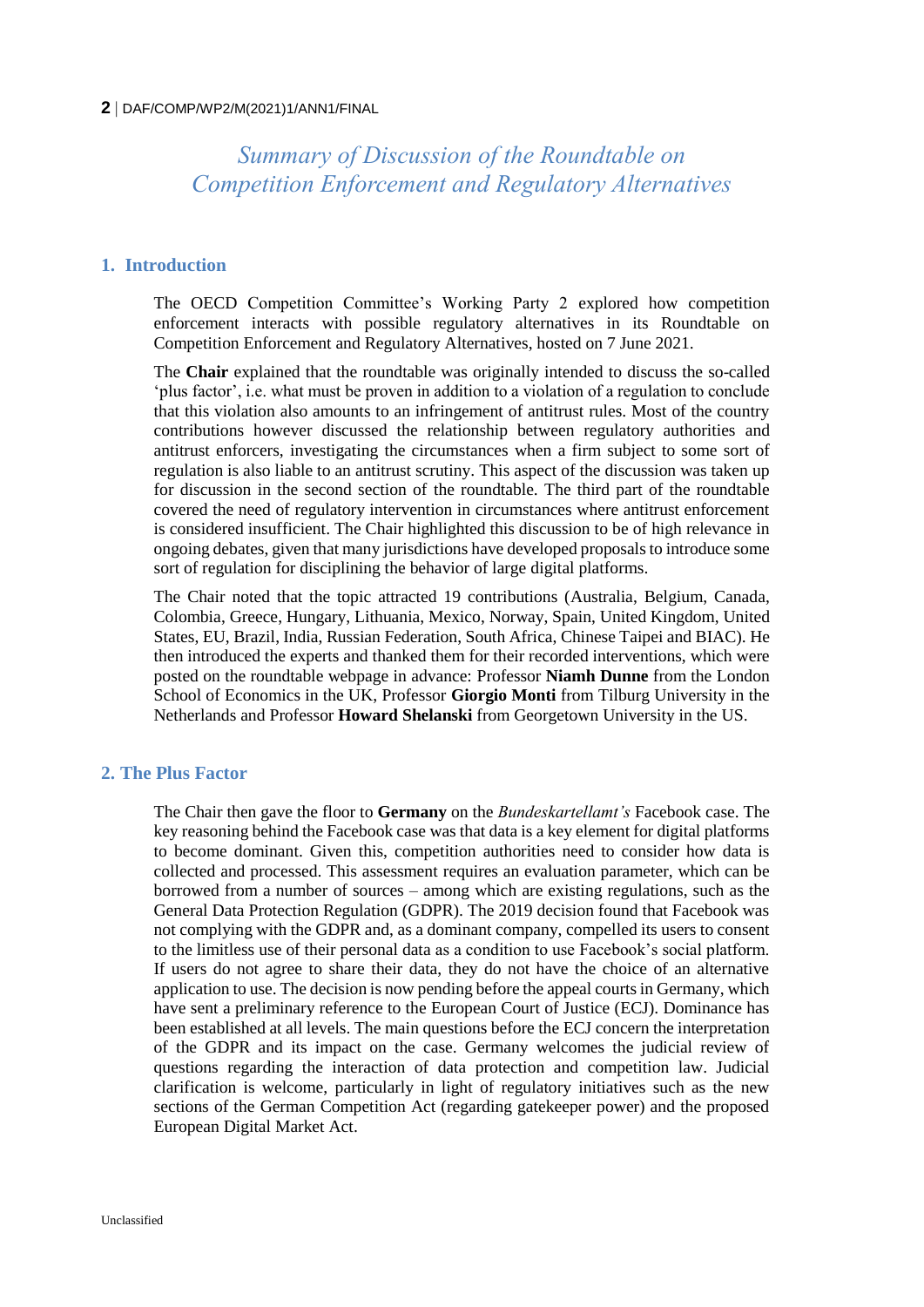The Chair then asked **Germany** what was the expected outcome of this case. Germany said it is hard to predict what will happen at EU level, but, once the case comes back to the German courts, it might still take some time and appeals before the case finally ends. On the other hand, the new competition provisions such as section 19a allowing the imposition of orders on large digital players may facilitate timely enforcement of similar cases in the future.

The Chair then called on **Colombia,** which described in its contribution an infringement case based on a finding that a dominant telecommunications company was not complying with telecommunications regulation. Colombia said that this case is a good example of the complementarity of regulation and competition, and of the synergies that result from the co-existence and co-ordination of the regulator and the competition authority in certain sectors of the economy. The case concerned phone number portability, the conditions for which are set by the telecommunications regulator. A failure to provide such portability created an effective barrier to competition in the Colombian telecoms market. Previously, the sector regulator was the main authority with responsibilities on the sector, even if the competition authority had the power to evaluate sector regulation prior to its adoption by issuing opinions concerning the impact of regulatory projects on free competition in the markets. Following various complaints to the regulator, which were referred to the competition authority, the latter investigated a number of practices limiting competition by restricting data portability. It was argued that the dominant company had abused its position by obstructing the full access by competitors to the commercialisation channel, corresponding to the portability process. This was achieved particularly by locking handsets and hindering their unblocking, establishing fees to disconnect, and by fraudulently inflating the porting figures disclosed to consumers.

The Chair turned to **Professor Giorgio Monti** to comment on these presentations. The expert noted that Colombia's case tells a story of competition harm, while the German approach seems to be concerned mainly with a potential infringement of data protection regulation. He asked whether it might not be better to frame this latter case as an exclusionary theory, or approach it as involving a practice that circumvents data protection rules. Professor Monti also asked whether the Facebook case can provide us with some perspective on how best to apply data protection rules, e.g. whether dominant companies should be subject to special duties under these rules.

## **3. How competition law interacts with regulation in specific jurisdictions**

The Chair then moved the discussion on to antitrust enforcement in regulated sectors. A first part of the discussion looked at how best to achieve co-ordination between a competition authority and regulators empowered to enforce antitrust laws.

## **3.1. Overlapping Competences**

The Chair explained that in **Brazil**, the energy regulator, the telecoms regulator and the Central Bank all enforce some sort of competition rules. He asked Brazil if this would not lead to conflicts of jurisdiction. Brazil pointed out that competition and regulatory bodies have complementary roles, and that co-operation is crucial. The relationship between regulatory authorities and the competition authority was strengthened in Brazil in 2019 with the introduction of a general law governing regulatory agencies. This law describes the jurisdiction that regulatory agencies have over competition matters, and the role of Brazil's competition authority with respect to regulated markets. In effect, overlapping competences are not seen as a problem in Brazil. Instead, overlapping competences have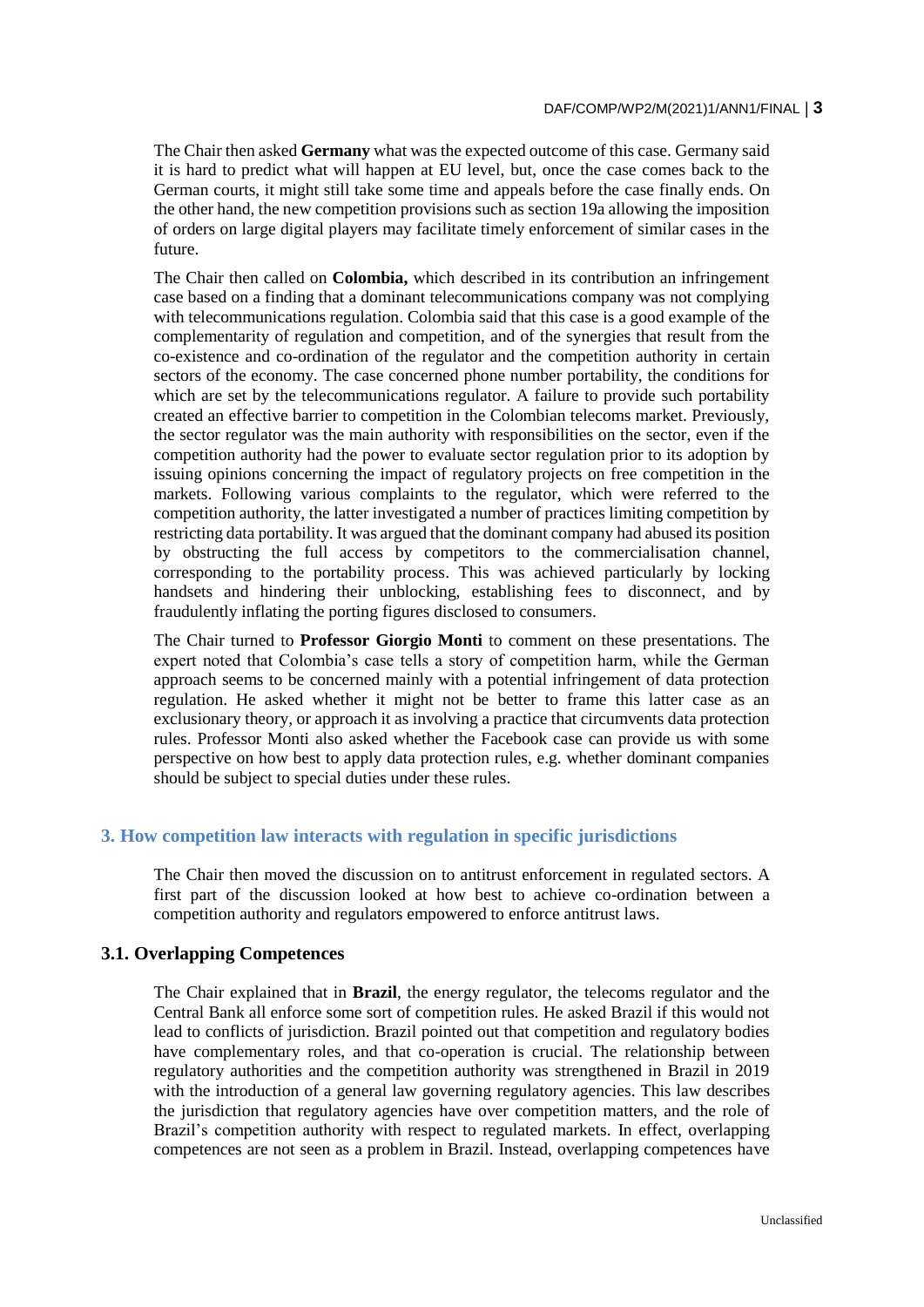made public policy more effective. For example, regulators can now submit complaints to the competition authority, even when they have competition competences. The Brazilian model continues to work towards a more coherent regime based on co-operation between CADE and sector regulators.

The Chair then consulted **India** on a judgment by the Supreme Court that decided that, in the presence of concurrent jurisdiction, the authority addressing the relevant technical issue in a case should take priority. However, the technical issue can have both sectoral and competition natures, i.e. different objectives. In the judgment by the Supreme Court of India, the competition authority's competence was not removed, but pushed to a later stage by the competence of the telecommunications regulator. In effect, this doctrine only applies to cases where a sector regulator is seized of the matter, and the court found that the mere existence of regulation does not exclude the later intervention by the competition authority. However, this decision is now being used before the lower courts – e.g. in IP disputes – to argue that the competition authority's competence should be displaced in IP cases. India expressed a hope that developing jurisprudence on the issue of conflicting jurisdictions of sector regulators and competition authorities will give birth to a concurrent model of regulation and competition enforcement.

# **3.2. Competition Interventions in Regulated Sectors**

The Chair then moved the discussion to instances where competition authorities intervene in regulated sectors. He began by asking Chinese Taipei about its interventions in regulated sectors.

**Chinese Taipei** has amended its rules to address the increasing number of barriers in media markets, and sought to empower the sector regulator to intervene directly as regards competition barriers. This can give rise to jurisdictional conflicts between the regulator and the competition authority. In practice, the competition authority referred to the regulator those cases it thought were most appropriate, but this created legal uncertainty. This issue was put to a public consultation that concluded that, while most discrimination cases in the cable TV market should be allocated to the sector regulator, a number of practices are likely to continue to fall within the remit of the competition authority when they amount to typically anticompetitive practices.

The Chair then called on **Canada**, where the regulatory conduct defence is a factor in the court's ability to assess the overall character of a conduct that needs to be balanced with evidence of anticompetitive purpose. In a recent case, the Bureau investigated the Vancouver airport authority's restrictions of entry by third parties into the provision of catering services. In this case, there was no vertical integration, but there were incentives for the Vancouver airport authority to exploit the catering service. The airport authority invoked the regulated conduct defence claim, alongside an argument that an excessive number of catering services would detract from quality and competition in the long run. This argument, and the evidence presented, was found not to be particularly persuasive.

**Belgium** was asked about the risk of double jeopardy in a case where the same discriminatory practice was sanctioned by the postal regulator and the competition authority – but the latter took the postal regulator's fine into account when setting its own fine. Both sector regulators and competition authorities have exclusive competence to enforce their rules, which may sanction very similar – or even completely identical – factual situations. In the case under discussion, the conclusion of the competition authority was that there was no *ne bis in idem* despite the facts that were sanctioned by the postal regulator being identical to those relevant for the competition authority's decision. The question is now before the European Court of Justice.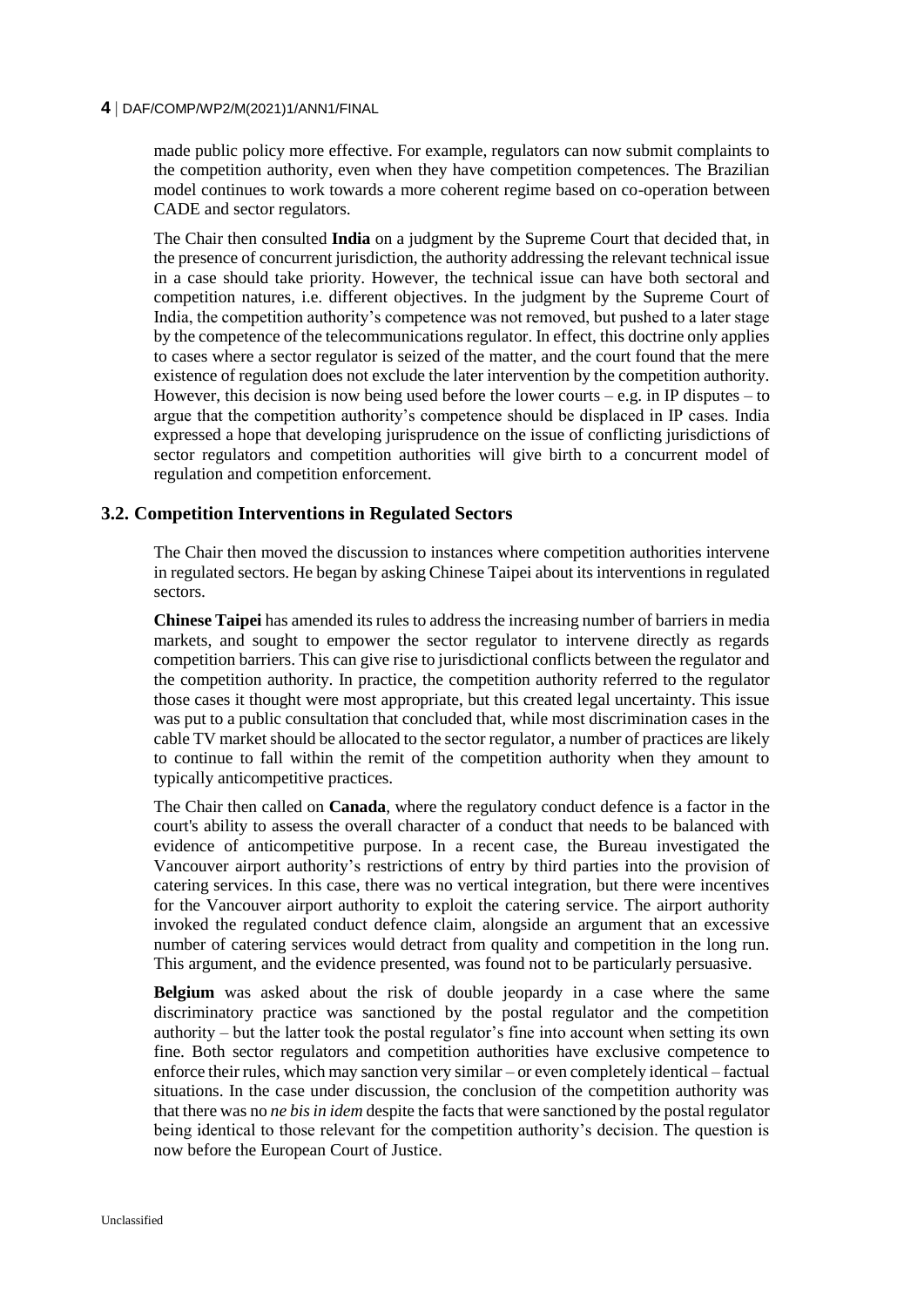**BIAC** emphasised that legal certainty and coherence is crucial for business. Business is concerned with respect for the principles of *res judicata* and *ne bis in idem*. These doctrines seek not only to avoid duplicating sanctions for the same conduct, but also to reach finality on the issue at stake – including by avoiding re-litigating closed matters under different guises. This can happen when competition cases are pursued in parallel by different authorities, or when sector regulators and competition authorities investigate similar factual scenarios. Legal clarity and certainty, including on the application of competition and regulation, is crucial to incentivise investment.

The Chair then asked Professor **Howard Shelanski** whether the US Supreme Court judgment in *Trinko* could be construed as a form of *non bis in idem*. Professor Shelanski noted that the decision required competition law to step back when regulatory frameworks are in place that address related concerns. There is uncertainty as to how far this doctrine would apply to public enforcement, but, combined with the judgement in *Credit Suisse*, *Trinko* seems to make parallel or concurrent enforcement of regulation and competition law impossible. Congress could address this problem by means of specific 'savings clause', whereby the possibility of antitrust enforcement is preserved in regulation, and dual enforcement is made possible.

The Chair turned then to **South Africa**, and asked about an earlier instance of enforcement against excessive pricing by a port operator in a regulated sector. The Competition Act applies across regulated sectors, and regulators are required to enter into MoUs with the competition authority. In the port sector, some practices are regulated, and some are not. The case in question was brought against a State-Owned Enterprise (SOE) with a regulatory function. In particular, the case was against dues imposed by a division of that SOE. Those tariffs were set by the SOE, and the sector regulator had to approve them. The case was triggered by reports that the regulated prices charged by the SOE were much higher than comparators. The investigation revealed that higher than expected costs underpinned the high prices, so the case was closed. This experience has subsequently been used to inform enforcement in other regulated sectors.

The Chair then asked **Greece** about a merger to monopoly in the regulated maritime transport sector. This merger was approved, but subject to very intrusive commitments. Greece noted that this was not a merger to monopoly. The resulting market share was below 55% in the two Greece-wide product markets. In practice, however, there were 700 relevant markets, reflecting different itineraries. Only 20 of these markets were subject to intrusive remedies, because the merger had the potential to create monopolies on certain routes, but even in these routes there were viable competitors with spare capacity. As such, the remedies sought to liberalise the most routes giving rise to the greatest concerns. There is also a complementary regulatory framework that ensures access to Greece's inhabited islands, and the possibility to cap prices and avoid excessive or unfair prices.

**Hungary** was then asked about a case it pursued regarding card payments, particularly concerning an abuse of a dominant position by one card provider concerning its interchange fees. While the decision was quashed by the Hungarian Supreme Court, interchange fees provide a good example of how sector-wide regulation may sometimes be needed to address pervasive competition problems. Hungary's case had its origin when one of the main card providers saw its interchange fees regulated by means of a competition remedy. The other main card provider, which was not subject to this regulation, kept high interchange fees, leading to banks migrating their cards to its network. The Hungarian authority brought a case against this, but the Supreme Court considered that the abuse element was not fulfilled. In particular, there was no direct relationship between the higher interchange fees and the increasing monopolisation of the market, since there were many other market developments that might have explained this. Faced with this, the competition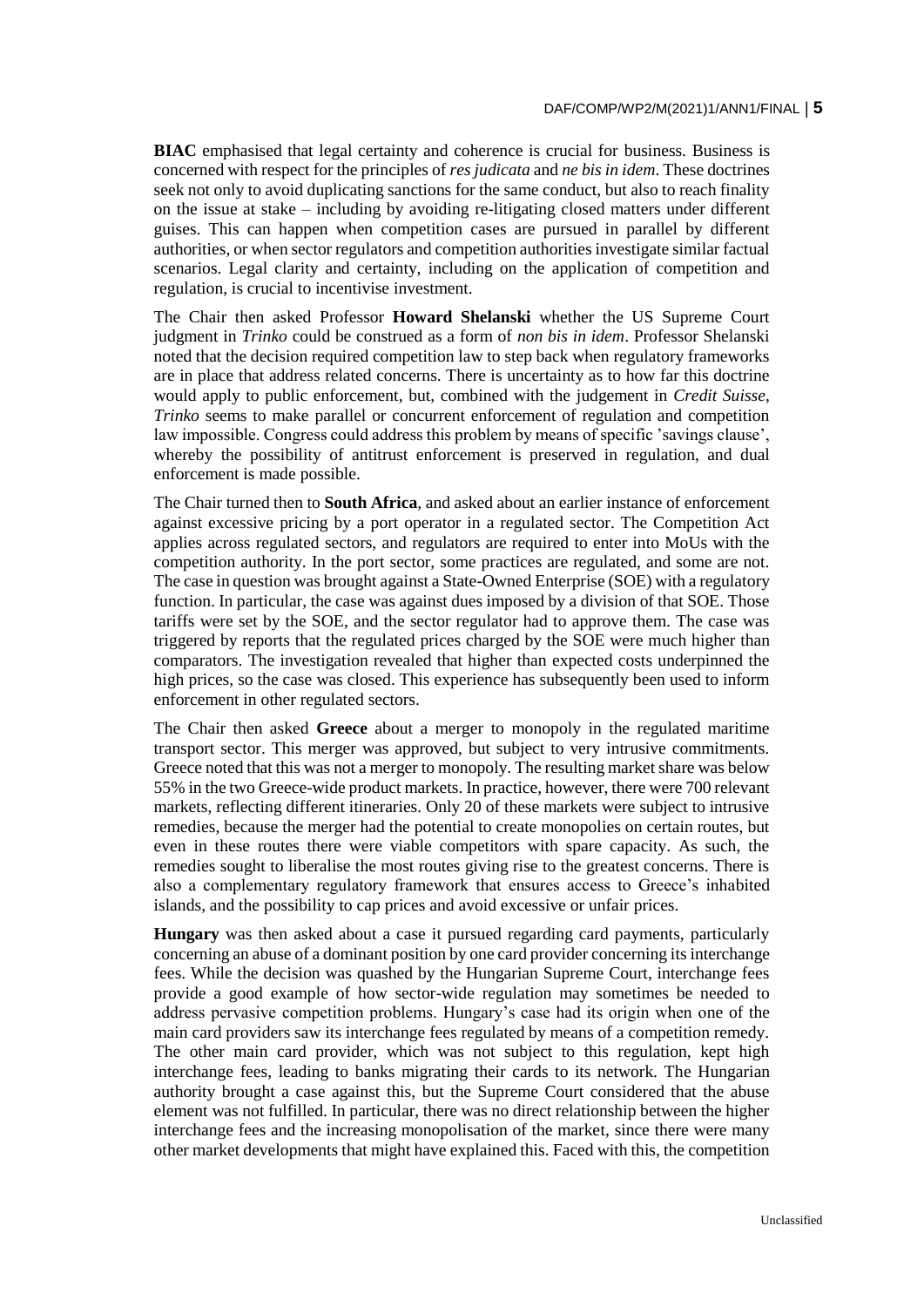authority started advocating more strongly for a regulatory solution, which was eventually adopted. This also demonstrates the importance of competition authorities and regulators co-operating.

In **Lithuania**, faced with complaints regarding a practice already sanctioned by the communications regulator, the Competition Council refused to investigate it despite having jurisdiction. The Council has discretion to set its own priorities with a view to enhance consumer welfare, and considered that this case was not a priority. The Competition Council co-operated with the telecommunication regulator in deciding not to investigate – in effect, the Competition Council is under a duty to do so. However, the telecommunications regulator is not under a reciprocal duty to co-operate with the Competition Council. This is an area where more work is required to enhance clarity as to who has primary competence over a case, and how to establish it. Lithuania also noted that this overlap between regulated and competition practices is a common issue.

**Professor Niamh Dunne** noted that the question of whether competition enforcement is appropriate in regulated sectors might be answered differently if the question were directed to sector regulators. In practice, to determine whether competition enforcement is appropriate in regulated sectors, we may need to look at the regulators' powers, jurisdiction and ability to address the issue quickly. A different, more difficult question is why we need competition enforcement in regulated markets in the first place. This might have to do with regulation or regulators incentivising or permitting anticompetitive behaviour. A further issue is why one needs subsequent competition interventions if regulators have already acted – and, relatedly, whether narrow readings of *ne bis idem* are appropriate (particularly from a rule of law perspective). Further, in some cases, regulators may not share the same territorial basis, which may lead to tensions and questions about why a competition authority is trying to challenge (the absence of) regulatory action in a different country. Professor Dunne also questioned whether antitrust law can sometimes amount to a secondbest solution to enforce regulation in the midst of institutional jostling, and if such an institutional basis provides enough justification to applying competition law to enforce these regulatory norms. The best solution is probably to fix the regulatory scheme, whether by reforming defective regulation or having a more effective enforcement framework.

The Chair noted that there are indeed challenges in applying competition law and regulation from a technical perspective, even as competition authorities can provide and receive inputs from regulators, and regulators might try to address competition issues with or without support.

The Chair then asked the **United States** about its exceptions/immunities to antitrust, many of each have been eliminated recently. The United States explained that the antitrust agencies have long argued that these exceptions should be eliminated or, when justified by public interest, exceptionally limited to what is necessary to achieve this interest. Sometimes these arguments are successful. For example, the health insurance exception was recently limited, but not eliminated as regards co-operation that is necessary to bring new products to the market. This new law is a positive development, but repeals of exceptions are quite rare, and there are still circa 30 exceptions in the books without any re-examination or sunset clauses. In 2007, a bipartisan antitrust modernisation commission reviewed these immunities, and was sceptical that they were justifiable – some were special interest legislation, while others were the result of antiquated perspectives of some industries as being natural monopolies better subject to regulation. Efforts and discussions to narrow and limit these exemptions continue.

The Chair then asked how the concurrent authority of sectoral regulators and antitrust authorities works in the United States – in particular, whether one could successfully distinguish between the functional focus of each regime, and whether the approach to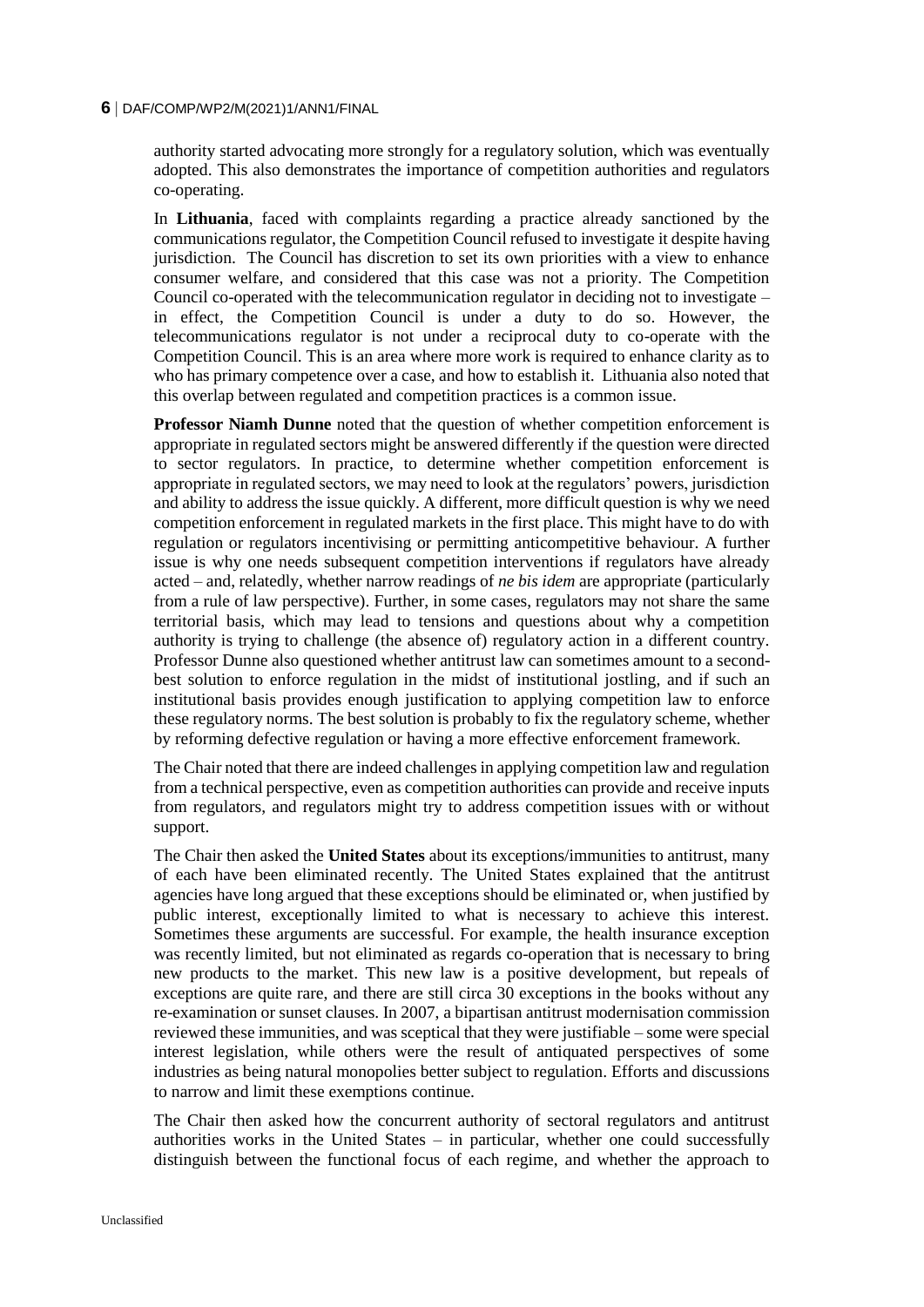concurrency adopted by the courts meant that the strictest, most detailed regime would always prevail. The United States remarked that whether regulation and antitrust can be applied concurrently will greatly depend on the regulatory architecture and market dynamics of specific regulatory regimes. This leads to different regulatory regimes applying depending on the circumstances, and potentially being applied concurrently with antitrust. However, this requires a case-by-case analysis. It would not be accurate to say, however, that the strictest regime would always prevail. The Chair asked how the antitrust agencies are informed about legislative initiatives at the state level. The United States replied that the federal agencies often make formal submissions to State legislators and regulators regarding the competitive impact of adopting certain rules. In some cases, states will actively solicit the federal agencies to make those contributions, at other times the federal agencies look for opportunities to offer their perspective.

#### **3.3. The goals of Regulation and Competition Enforcement**

The Chair then moved to the last part of the discussion, focusing on the objectives of economic regulation and on how they relate to competition enforcement.

In the **Russian Federation**, FAS is not only the competition authority but also the price regulator for natural monopolies. One interesting case that is discussed in its submission refers to heating, whose price was fully liberalised in 2019. While competition is thought to lead to investment and greater market efficiency, the market is still far from competitive. Market segmentation and barriers to entry lead to restrictions of competition, and introducing competition into the market has proved difficult.

**Mexico** has provisions allowing the competition agencies to study markets in order to identify and remedy barriers to competition. The IFT (the regulator and communications authority in the telecommunications and broadcasting sectors) is allowed to pursue such investigations as regards its regulated sectors, and has just pursued investigations into a number of digital markets. COFECE noted that this instrument goes beyond competition enforcement, but also involves an in-depth market analysis. The procedure also allows parties to participate in the process, and the final decision must be suitably justified. The competition authorities' resolutions are subject to judicial review, which emphasises the need to justify thoroughly both the absence of competitive conditions in a market, and the proposed remedies to address the competition problems identified.

In **Norway**, grocery markets are highly concentrated at the local level. One particularly noticeable barrier to entry that has been identified is planning restrictions by local planning authorities. The competition authority has over the years tried to convince these authorities to take competitive effects into account when adopting planning decisions, but it was often argued that the Planning Act did not allow such effects to be taken into account. The competition authority concluded that such objections were unfounded. Regardless, a regulatory act would be desirable to clarify that competitive effects could be taken into account when adopting planning decisions since the balancing of competition and other planning considerations is possible. The **Chair** asked whether refusals by local authorities to reassess earlier planning decisions was a problem, and **Norway** confirmed that this was indeed the case.

**Spain** combines sectoral regulation and supervision in telecommunications, media, energy, transport, postal services with the horizontal application of a competition policy in the same body. In its experience, the integration of regulation and competition has evolved over time, with these rules becoming increasingly complementary, particularly in markets involving high levels of disruption and innovation. These markets are diverse. For example, there is not a single digital market, but many digital markets and services. At the same time, many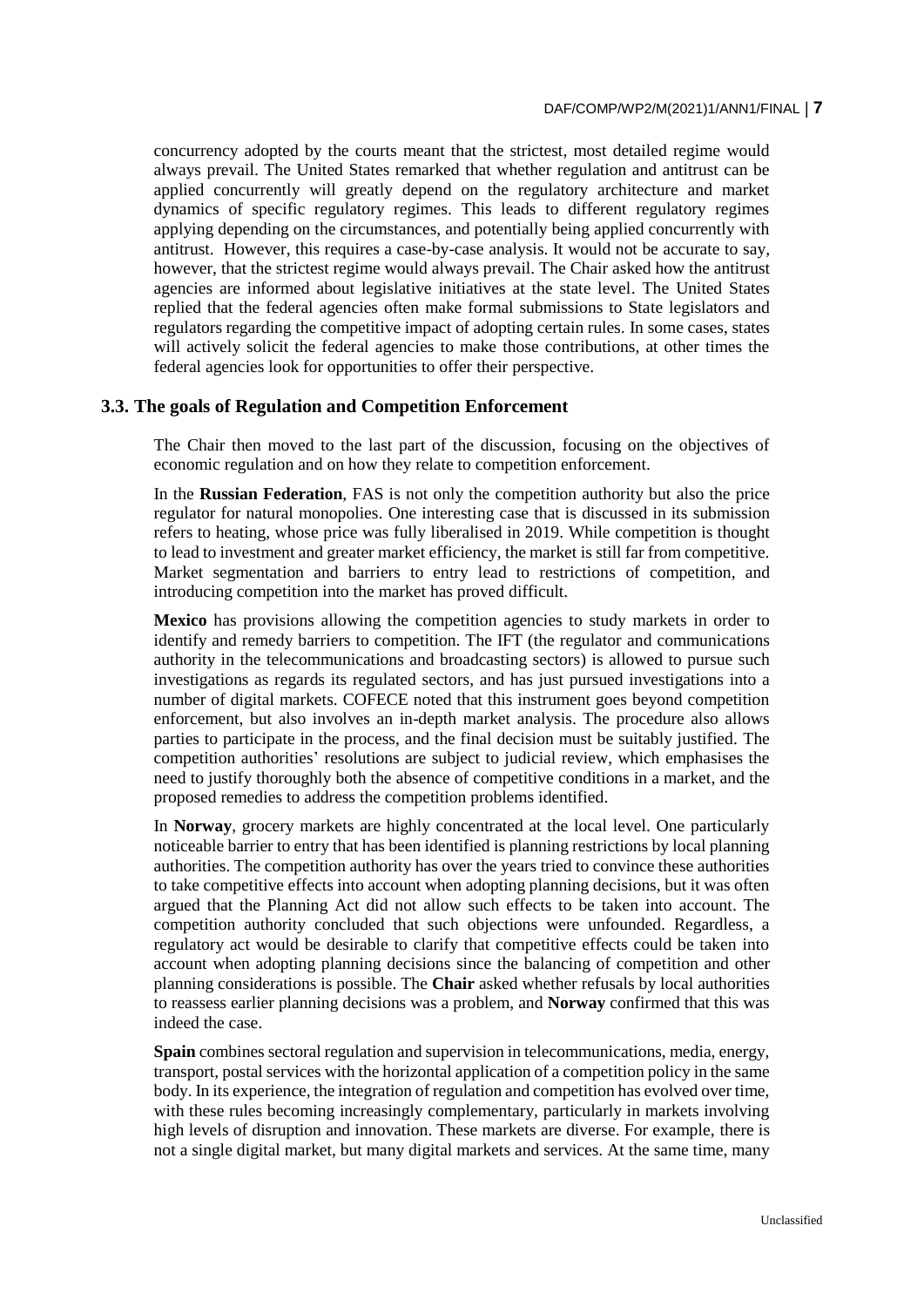of these markets are inter-related, since some platforms integrate different combinations of these services in their ecosystems. Given this, Spain suggests applying a case-by-case approach to *ex ante* regulation in the digital realm, building on the competition authority's extensive experience in acting in regulated sectors. Such an approach could help address forthcoming challenges, and could be associated with competition authorities also having regulatory duties.

The **European Union** is developing a proposal to regulate digital platforms, in another example of its experience of building on previous competition efforts to develop regulatory solutions to problems in certain market sectors. The digital markets' initiatives are an effort to complement antitrust enforcement, but also to tackle unfair business practices that cannot be addressed under competition law. It was the limitations of competition law, particularly as regards ensuring fair competition, which led the Commission to try to promote contestability as such in some digital markets.

The **United Kingdom** has the ability to address structural issues under its market studies and investigation powers. Despite this, it still felt the need to implement new enforcement mechanisms for digital markets within the competition authority. Market studies are designed to be one-off exercises, and are not well suited to pursue fast-moving and frequent investigations. The remedies that might be imposed following a competition case or a market study cannot be changed once they are imposed, which limits their flexibility. The proposed pro-competitive digital markets regime will lead to the adoption of codes of conduct for each gatekeeper, and of instruments aimed at tackling market power directly when a code of conduct is not sufficient. The advantages of this new regime over market studies include greater legal certainty, speed of enforcement, ability to investigate problematic practices, the accumulation of internal expertise, and a better and more flexible use of remedies over time. The Chair asked about the ability to choose remedies, e.g., regarding data, and the United Kingdom noted that there is a palette of possible remedies that can be deployed and refined over time.

**Australia** discussed the relationship between competition and regulation extensively in the 1990s, when a new competition policy was adopted amidst the liberalising trends of the time. Australia found that *ex ante* regulation was useful to address various instances of market power. Building on this tradition, the government recently requested the competition authority to pursue a study on how best to address the challenges created by digital platforms. This study concluded that ordinary competition enforcement would be insufficient to address a number of problems in this area, particularly regarding bargaining positions in sectors such as media, which see their viability being threatened. Australia is currently also looking at issues arising concerning *adtech* and App shops, and whether they can be best addressed through *ex ante* regulation. Finally, Australia is evaluating a number of possible measures to address the problems it has identified thus far. These include improving data portability and interoperability, implementing data separation measures which would restrict the way that firms can use data that they have gathered from consumers, and rules to manage conflicts of interest and self-preferencing in the supply of ad tech services, among others.

**Professor Shelanski** noticed that a convergence of thinking is emerging on how best to deal with digital platforms – e.g. by prohibiting discrimination and requiring interoperability. However, whether this is best achieved by competition or regulation is a question that will depend on the available legal tools. In the US, antitrust doctrine means that these goals may be achieved more effectively via regulatory means.

Commenting on the session, Professor Shelanski pointed out that regulation could have many goals beyond promoting competition, so sector regulators may not be focused solely on competition enforcement. Given this, it is important to keep in mind when designing a